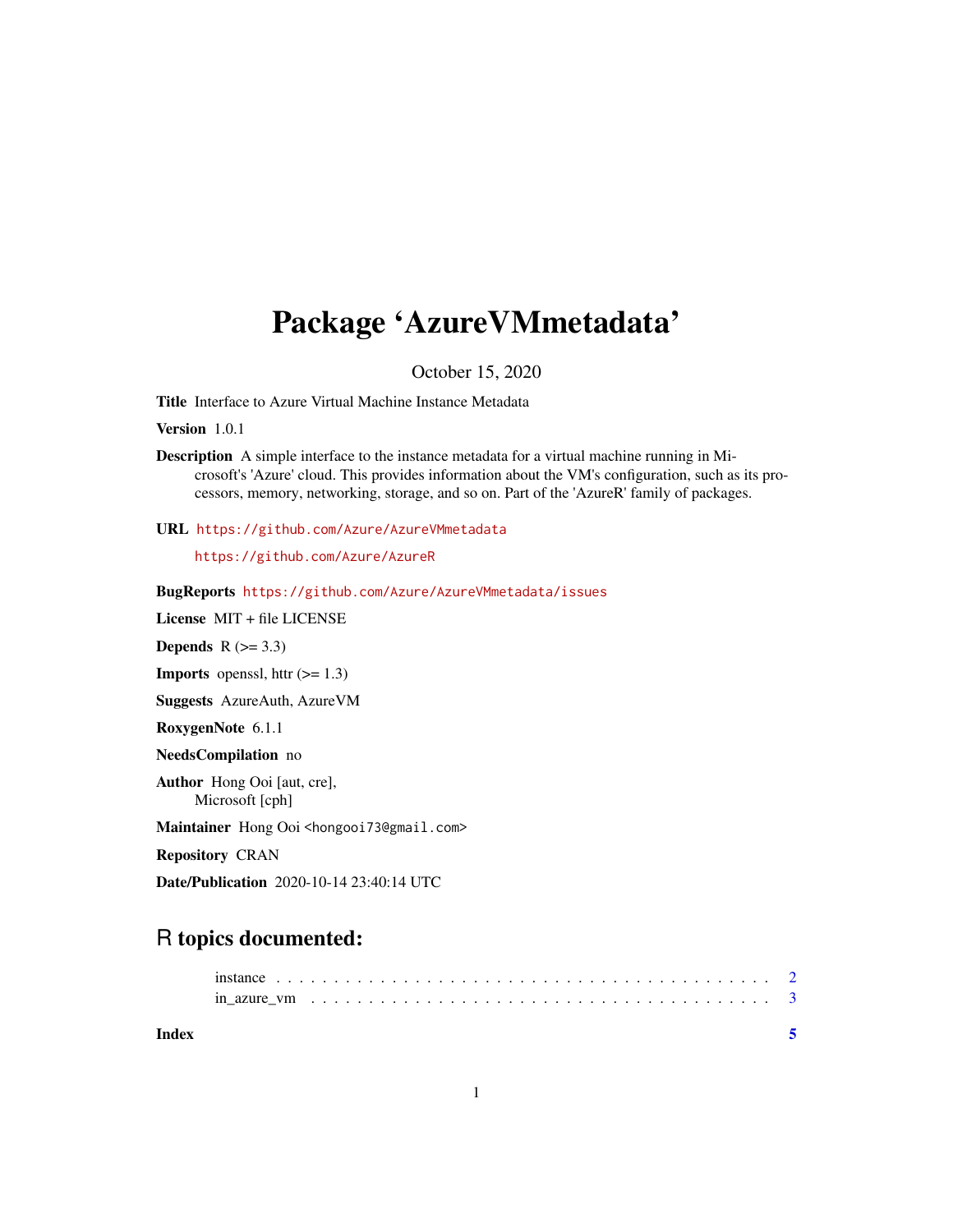<span id="page-1-0"></span>

#### Description

Metadata for an Azure VM

#### Usage

instance

attested

events

```
update_instance_metadata()
```
update\_attested\_metadata(nonce = NULL)

```
update_scheduled_events()
```
#### Arguments

nonce For update\_attested\_metadata, an optional string to use as a nonce.

#### Format

instance, attested and events are environments.

#### Details

The instance, attested and events environments contain the instance metadata, attested metadata, and scheduled events respectively for a VM running in Azure. instance and attested are automatically populated when you load the AzureVMmetadata package, or you can manually populate them yourself with the update\_instance\_metadata and update\_attested\_metadata functions. events is not populated at package startup, because calling the scheduled event service can require up to several minutes if it is not running already. You can manually populate it with the update\_scheduled\_events function.

If AzureVMmetadata is loaded in an R session that is *not* running in an Azure VM, all the metadata environments will be empty.

#### Value

The updating functions return the contents of their respective environments as lists, invisibly.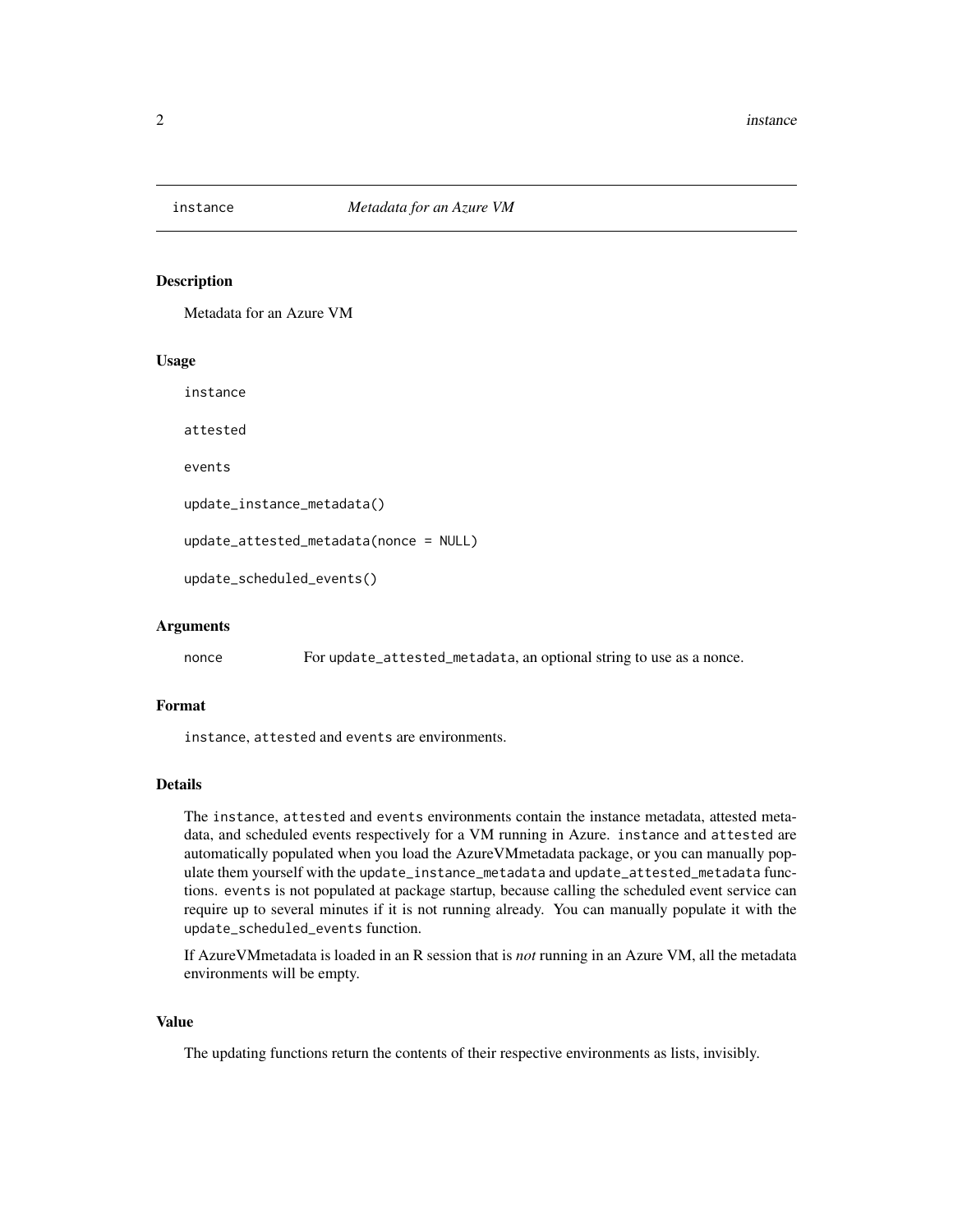<span id="page-2-0"></span>in\_azure\_vm 3

#### See Also

[in\\_azure\\_vm](#page-2-1)

[Instance metadata service documentation](https://docs.microsoft.com/en-us/azure/virtual-machines/windows/instance-metadata-service)

To obtain OAuth tokens from the metadata service, see [AzureAuth::get\\_managed\\_token](#page-0-0)

#### Examples

```
## these will only be meaningful when run in an Azure VM
# all compute metadata
AzureVMmetadata::instance$compute
# VM name and ID
AzureVMmetadata::instance$compute$name
AzureVMmetadata::instance$compute$vmId
# VM resource details: subscription, resource group, resource ID
AzureVMmetadata::instance$compute$subscriptionId
AzureVMmetadata::instance$compute$resourceGroupName
AzureVMmetadata::instance$compute$resourceId
# all network metadata
```
AzureVMmetadata::instance\$network

```
# IPv4 address details (1st network interface)
AzureVMmetadata::instance$network$interface[[1]]$ipv4
```
<span id="page-2-1"></span>in\_azure\_vm *Check if R is running in an Azure VM*

#### Description

Check if R is running in an Azure VM

#### Usage

```
in_azure_vm()
```
get\_vm\_cert(nonce = NULL)

#### Arguments

nonce An optional string to use as a nonce.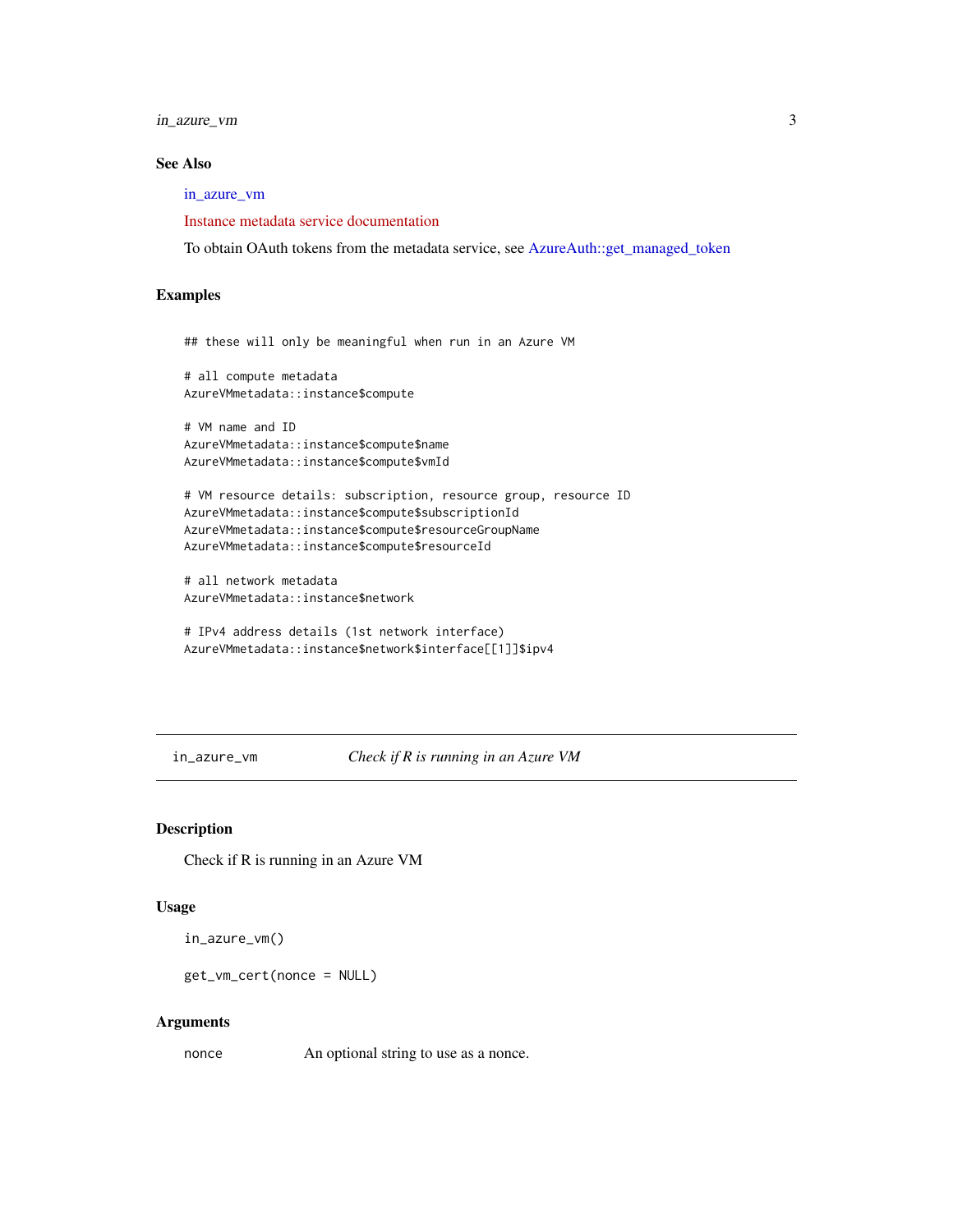#### Details

These functions check if R is running in an Azure VM by attempting to contact the instance metadata host. in\_azure\_vm simply returns TRUE or FALSE based on whether it succeeds. get\_vm\_cert provides a stronger check, by retrieving the VM's certificate and throwing an error if this is not found. Note that you should still verify the certificate's authenticity before relying on it.

#### Value

For in\_azure\_vm, a boolean. For get\_vm\_cert, a PKCS-7 certificate object.